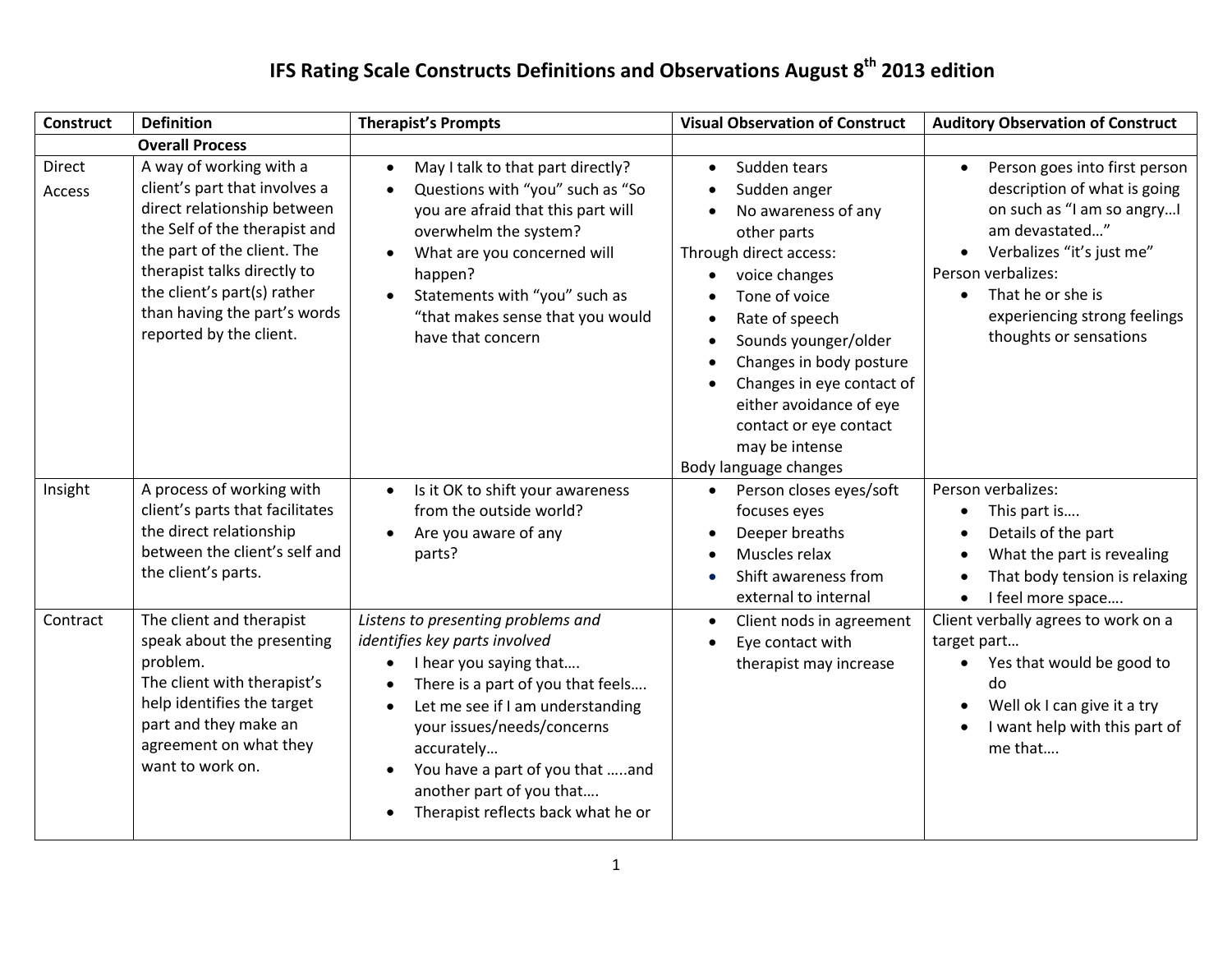| she is hearing from the client<br>Introduces the model<br>Everyone has parts within them<br>$\bullet$<br>Certain external events or issues<br>push our parts to become<br>extreme<br>Accesses external constraints<br>Includes questions like:<br>Is your home environment safe and<br>$\bullet$<br>supportive of you?<br>Have you or are you experiencing<br>$\bullet$<br>any self-harming or self-<br>sabotaging thoughts or feelings?<br>Are your family/couple<br>$\bullet$<br>relationships safe and supportive?<br>Is there any current abuse in<br>relationships happening?<br>What is the support system around<br>you?<br>Agrees to work on target part<br>So you would be open to do some work<br>with these parts and I would be honored to<br>guide you<br>Does it feel right/ ok to all your<br>parts for us to work with this part? |  |
|---------------------------------------------------------------------------------------------------------------------------------------------------------------------------------------------------------------------------------------------------------------------------------------------------------------------------------------------------------------------------------------------------------------------------------------------------------------------------------------------------------------------------------------------------------------------------------------------------------------------------------------------------------------------------------------------------------------------------------------------------------------------------------------------------------------------------------------------------|--|
|                                                                                                                                                                                                                                                                                                                                                                                                                                                                                                                                                                                                                                                                                                                                                                                                                                                   |  |
|                                                                                                                                                                                                                                                                                                                                                                                                                                                                                                                                                                                                                                                                                                                                                                                                                                                   |  |
|                                                                                                                                                                                                                                                                                                                                                                                                                                                                                                                                                                                                                                                                                                                                                                                                                                                   |  |
|                                                                                                                                                                                                                                                                                                                                                                                                                                                                                                                                                                                                                                                                                                                                                                                                                                                   |  |
|                                                                                                                                                                                                                                                                                                                                                                                                                                                                                                                                                                                                                                                                                                                                                                                                                                                   |  |
|                                                                                                                                                                                                                                                                                                                                                                                                                                                                                                                                                                                                                                                                                                                                                                                                                                                   |  |
|                                                                                                                                                                                                                                                                                                                                                                                                                                                                                                                                                                                                                                                                                                                                                                                                                                                   |  |
|                                                                                                                                                                                                                                                                                                                                                                                                                                                                                                                                                                                                                                                                                                                                                                                                                                                   |  |
|                                                                                                                                                                                                                                                                                                                                                                                                                                                                                                                                                                                                                                                                                                                                                                                                                                                   |  |
|                                                                                                                                                                                                                                                                                                                                                                                                                                                                                                                                                                                                                                                                                                                                                                                                                                                   |  |
|                                                                                                                                                                                                                                                                                                                                                                                                                                                                                                                                                                                                                                                                                                                                                                                                                                                   |  |
|                                                                                                                                                                                                                                                                                                                                                                                                                                                                                                                                                                                                                                                                                                                                                                                                                                                   |  |
|                                                                                                                                                                                                                                                                                                                                                                                                                                                                                                                                                                                                                                                                                                                                                                                                                                                   |  |
|                                                                                                                                                                                                                                                                                                                                                                                                                                                                                                                                                                                                                                                                                                                                                                                                                                                   |  |
|                                                                                                                                                                                                                                                                                                                                                                                                                                                                                                                                                                                                                                                                                                                                                                                                                                                   |  |
|                                                                                                                                                                                                                                                                                                                                                                                                                                                                                                                                                                                                                                                                                                                                                                                                                                                   |  |
|                                                                                                                                                                                                                                                                                                                                                                                                                                                                                                                                                                                                                                                                                                                                                                                                                                                   |  |
|                                                                                                                                                                                                                                                                                                                                                                                                                                                                                                                                                                                                                                                                                                                                                                                                                                                   |  |
|                                                                                                                                                                                                                                                                                                                                                                                                                                                                                                                                                                                                                                                                                                                                                                                                                                                   |  |
|                                                                                                                                                                                                                                                                                                                                                                                                                                                                                                                                                                                                                                                                                                                                                                                                                                                   |  |
|                                                                                                                                                                                                                                                                                                                                                                                                                                                                                                                                                                                                                                                                                                                                                                                                                                                   |  |
|                                                                                                                                                                                                                                                                                                                                                                                                                                                                                                                                                                                                                                                                                                                                                                                                                                                   |  |
|                                                                                                                                                                                                                                                                                                                                                                                                                                                                                                                                                                                                                                                                                                                                                                                                                                                   |  |
|                                                                                                                                                                                                                                                                                                                                                                                                                                                                                                                                                                                                                                                                                                                                                                                                                                                   |  |
|                                                                                                                                                                                                                                                                                                                                                                                                                                                                                                                                                                                                                                                                                                                                                                                                                                                   |  |
|                                                                                                                                                                                                                                                                                                                                                                                                                                                                                                                                                                                                                                                                                                                                                                                                                                                   |  |
|                                                                                                                                                                                                                                                                                                                                                                                                                                                                                                                                                                                                                                                                                                                                                                                                                                                   |  |
|                                                                                                                                                                                                                                                                                                                                                                                                                                                                                                                                                                                                                                                                                                                                                                                                                                                   |  |
|                                                                                                                                                                                                                                                                                                                                                                                                                                                                                                                                                                                                                                                                                                                                                                                                                                                   |  |
|                                                                                                                                                                                                                                                                                                                                                                                                                                                                                                                                                                                                                                                                                                                                                                                                                                                   |  |
|                                                                                                                                                                                                                                                                                                                                                                                                                                                                                                                                                                                                                                                                                                                                                                                                                                                   |  |
|                                                                                                                                                                                                                                                                                                                                                                                                                                                                                                                                                                                                                                                                                                                                                                                                                                                   |  |
|                                                                                                                                                                                                                                                                                                                                                                                                                                                                                                                                                                                                                                                                                                                                                                                                                                                   |  |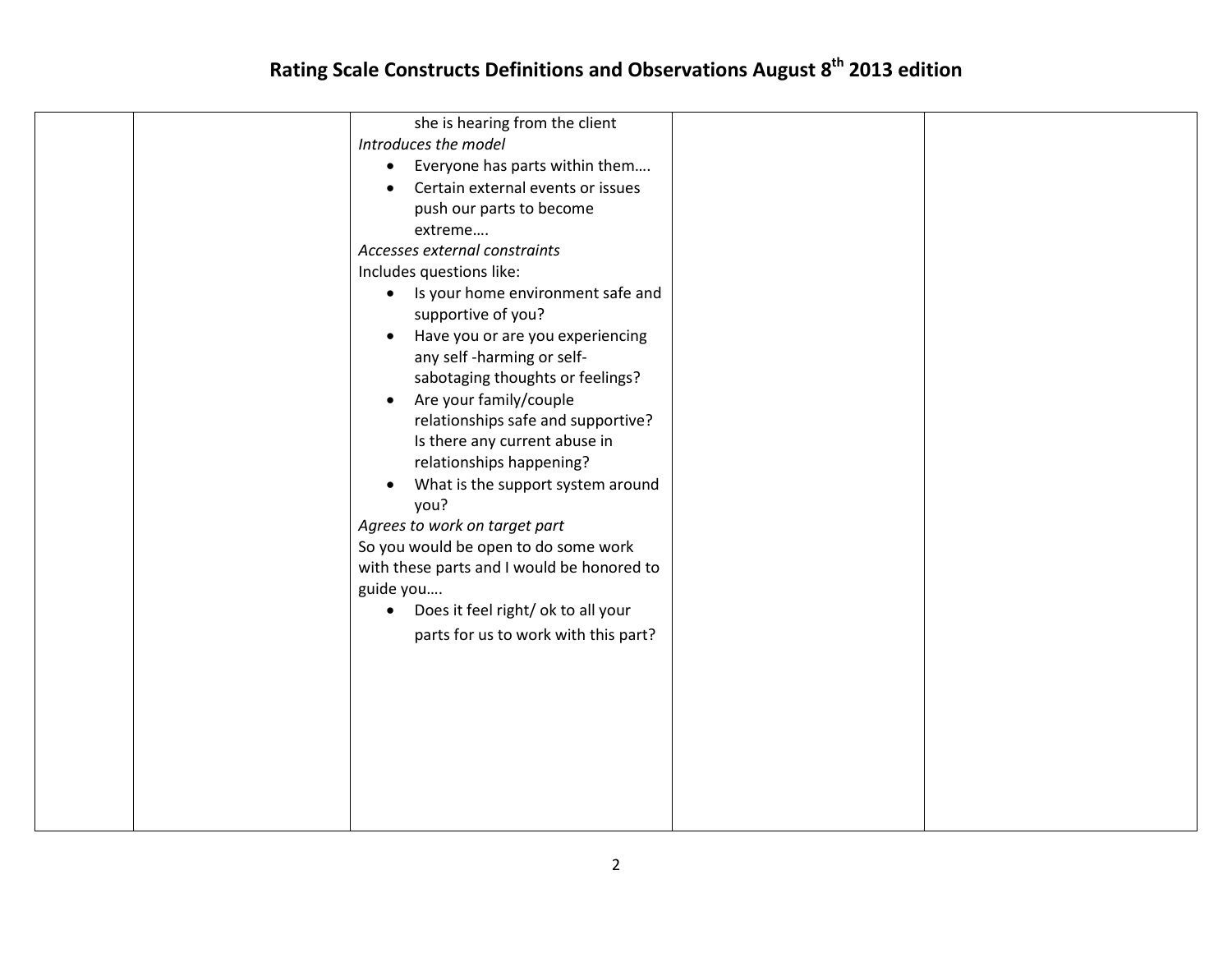| <b>Construct</b>  | <b>Definition</b>                                                                                                                                                                                                                                                                                                                                                                                                          | <b>Therapist Prompt</b>                                                                                                                                                                                                                                                                                                                                                                                                                                                                                                   | <b>Visual Observation of Construct</b>                                                                                                                                                                                                                                                                                                                 | <b>Auditory Observation of Construct</b>                                                                                                                                                                                                                                                                                 |
|-------------------|----------------------------------------------------------------------------------------------------------------------------------------------------------------------------------------------------------------------------------------------------------------------------------------------------------------------------------------------------------------------------------------------------------------------------|---------------------------------------------------------------------------------------------------------------------------------------------------------------------------------------------------------------------------------------------------------------------------------------------------------------------------------------------------------------------------------------------------------------------------------------------------------------------------------------------------------------------------|--------------------------------------------------------------------------------------------------------------------------------------------------------------------------------------------------------------------------------------------------------------------------------------------------------------------------------------------------------|--------------------------------------------------------------------------------------------------------------------------------------------------------------------------------------------------------------------------------------------------------------------------------------------------------------------------|
| Part              | Personality part (known in<br>some of the literature as<br>subpersonality) that is an<br>aspect of the person's<br>personality that interacts<br>internally in a sequence and<br>style that is similar to the<br>ways in which a person<br>interacts.                                                                                                                                                                      | Therapist encourages the client to notice<br>the part.<br>So take a couple of deep breaths<br>and notice what is happening<br>Therapist reflects back with the word<br>"part" or a synonym such as aspect<br>So this part of you is feeling                                                                                                                                                                                                                                                                               | Body posture changes<br>$\bullet$<br>Protector parts may<br>$\bullet$<br>emerge (see Protector<br>Parts)                                                                                                                                                                                                                                               | Tone of voice changes                                                                                                                                                                                                                                                                                                    |
| Protector<br>Part | Parts that try to divert<br>attention away from the<br>extreme emotions, body<br>sensations, thoughts and or<br>images of the exiled parts in<br>order to maintain safety and<br>protection of the person's<br>system. They can act either<br>proactive to manage the<br>system or exiles (Manager<br>Parts) or they can act<br>excessively reactive in order<br>to douse and push down the<br>exiles (Firefighter Parts). | How old does this part think you<br>are?<br>Where is this part in and around<br>your body?<br>Gently asking the client if they<br>$\bullet$<br>notice what is happening right now?<br>Can you draw or map out your parts<br>$\bullet$<br>as they are presenting right now?<br>Can you map protective parts?<br>$\bullet$<br>Use of sand tray, scarfs, other<br>$\bullet$<br>objects available to represent<br>protective parts (polarities between<br>firefighter and manager parts)<br>How do you feel toward this part? | Rigid body posture<br>$\bullet$<br>Crossing arms<br>$\bullet$<br>Keeping eyes open<br>Averting eye contact<br>Either intense, focused<br>energy or detached<br>withdrawn demeanor<br>Person gets distracted<br>$\bullet$<br>Person zones out or<br>dissociates<br>Person becomes angry<br>$\bullet$<br>Person becomes anxious<br>Person becomes sleepy | The person will verbalize statements<br>of:<br>Organization<br>Criticism or blame<br>Anxiety<br>$\bullet$<br>Analysis or arguing<br>Interpretation<br>Caretaking<br>$\bullet$<br>Intense focus<br>Thoughts of self harm<br>Cravings<br>I am tired<br>I feel fuzzy, blank<br>I can't remember what<br>we're talking about |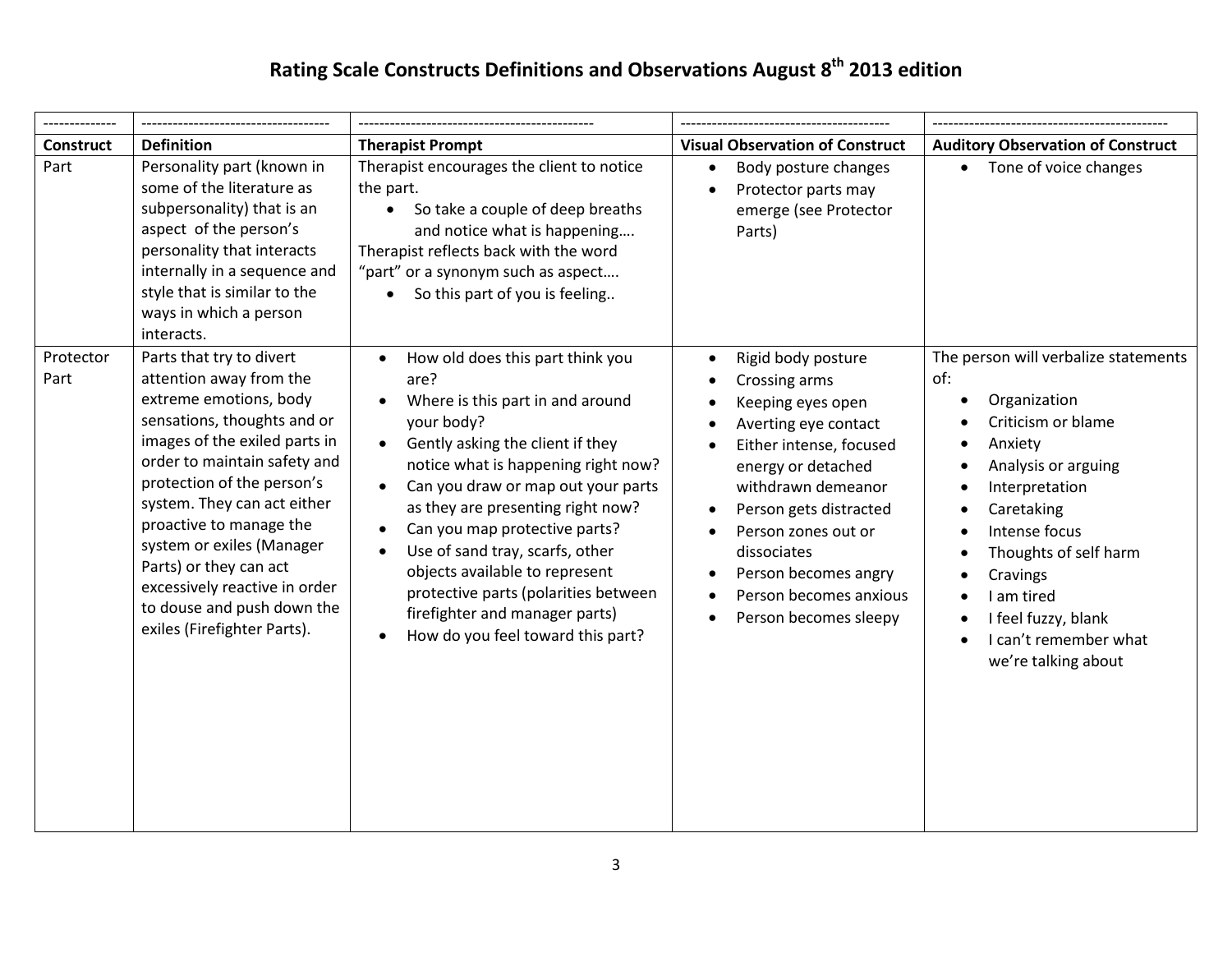| <b>Construct</b> | <b>Definition</b>                                                                                                                                                                                                                                                                                                                         | <b>Therapist Prompts</b>                                                                                                                                                                                                                                                                                                              | <b>Visual Observation of Construct</b>                                                                                                                                                                                | <b>Auditory Observation of Construct</b>                                                                                                                                                                                                                                                                                                                                                                                                                                                                                              |
|------------------|-------------------------------------------------------------------------------------------------------------------------------------------------------------------------------------------------------------------------------------------------------------------------------------------------------------------------------------------|---------------------------------------------------------------------------------------------------------------------------------------------------------------------------------------------------------------------------------------------------------------------------------------------------------------------------------------|-----------------------------------------------------------------------------------------------------------------------------------------------------------------------------------------------------------------------|---------------------------------------------------------------------------------------------------------------------------------------------------------------------------------------------------------------------------------------------------------------------------------------------------------------------------------------------------------------------------------------------------------------------------------------------------------------------------------------------------------------------------------------|
| Exile            | Parts that carry the pain and<br>wounding from early<br>overwhelming experiences<br>and trauma and thus may be<br>stuck at a younger<br>developmental stage or an<br>earlier time in the person's<br>life. They have been<br>sequestered within a system<br>for their own protection or<br>for the protection of the<br>system from them. | How do you feel toward this part?<br>Can you open your heart to this<br>young part?<br>Where is the part?<br>$\bullet$<br>Does this part notice you?<br>What does this part want to share<br>with you?<br>What feelings and beliefs does this<br>part carry?<br>Where in or around your body are<br>you feeling or sensing this part? | Person at a specific<br>$\bullet$<br>chronological age<br>frequently presents at a<br>younger age<br>Body and head drops<br>Shoulders hunch and pull<br>in<br><b>Tearfulness</b><br>Anger, fear or frozen and<br>mute | Changes in voice sound and<br>tone<br>Voice may fade away<br>Voice gets softer<br>Vocabulary regresses to a<br>younger age<br>Intonation changes and goes<br>up and down<br>Labile affect                                                                                                                                                                                                                                                                                                                                             |
|                  |                                                                                                                                                                                                                                                                                                                                           |                                                                                                                                                                                                                                                                                                                                       |                                                                                                                                                                                                                       |                                                                                                                                                                                                                                                                                                                                                                                                                                                                                                                                       |
| Self             | The core of the person that<br>is not a "part" which<br>contains leadership qualities<br>such as compassion,<br>perspective, curiosity, and<br>confidence. The Self is the<br>natural leader and healer of<br>the internal family.                                                                                                        | The prompts below are to enhance the<br>client's ability to bring Self energy into<br>relationship with the part:<br>How do you feel toward this part?<br>Do you feel there are any parts of<br>you who don't like that part?<br>Do you notice any feelings like<br>judgment, fear, dislike, impatience<br>or frustration?            | The person's muscle tone<br>$\bullet$<br>relaxes<br>Visible reduction in<br>muscle tensions<br>(shoulders drop)<br>Face relaxes<br>Smiling occurs<br>Breathing rate is slower<br>$\bullet$<br>Breathing is deeper     | In asking "how do you feel toward the<br>part?" the person verbalizes:<br>Understanding<br>Accepting<br>Caring, compassion<br>curious, interested<br>open, soft, tender, connected<br>The person reports:<br>feeling lighter or having more<br>space inside<br>pleasant surprise<br>a shift of awareness or that this<br>is very different<br>The person shifts to:<br>a participant observer<br>verbalizes a statement that<br>reflects the 8 Cs or the 5 Ps<br>(patience, perspective,<br>persistence, perseverance<br>playfulness) |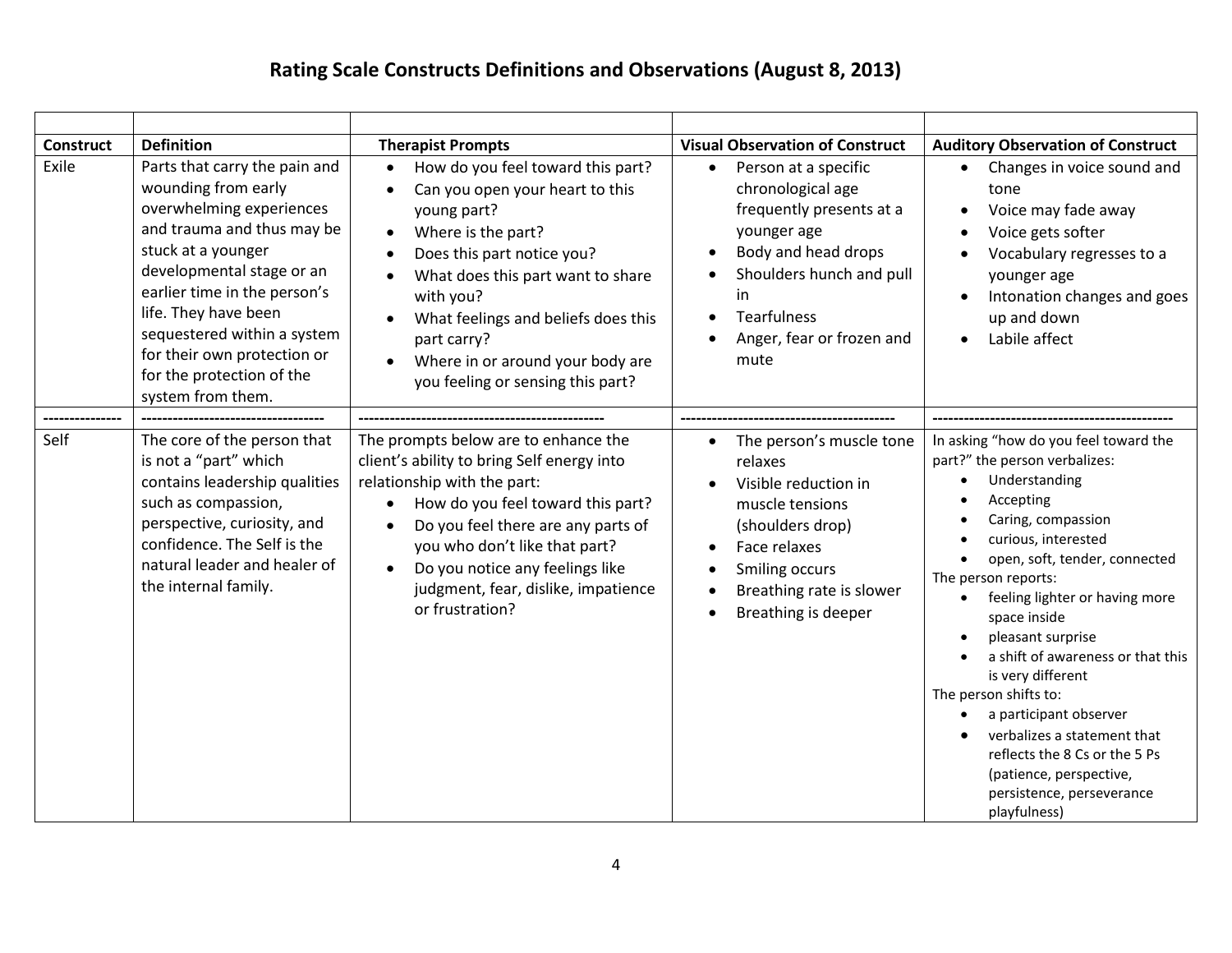| <b>Construct</b>              | <b>Definition</b>                                                                                                                                                                                                                                                                                                      | <b>Therapist Prompts</b>                                                                                                                                                                                                                                                                                                                                                                                                                                                                                                                                                                                                                                                                                              | <b>Visual Observation of Construct</b>                                                                                                                                                                                                                                                                                                                     | <b>Auditory Observation of Construct</b>                                                                                                                                                                                      |
|-------------------------------|------------------------------------------------------------------------------------------------------------------------------------------------------------------------------------------------------------------------------------------------------------------------------------------------------------------------|-----------------------------------------------------------------------------------------------------------------------------------------------------------------------------------------------------------------------------------------------------------------------------------------------------------------------------------------------------------------------------------------------------------------------------------------------------------------------------------------------------------------------------------------------------------------------------------------------------------------------------------------------------------------------------------------------------------------------|------------------------------------------------------------------------------------------------------------------------------------------------------------------------------------------------------------------------------------------------------------------------------------------------------------------------------------------------------------|-------------------------------------------------------------------------------------------------------------------------------------------------------------------------------------------------------------------------------|
| Blending/<br>Part<br>Blending | When a part carrying<br>extreme feelings and beliefs<br>merges with the Self. This<br>state is related to a lack of<br>trust from the (blended)<br>part(s) toward the Self of<br>the client, the Self of the<br>therapist, the therapeutic<br>relationship, the IFS<br>intervention or a<br>combination of those four. | To determine whether or not a part is<br>blended the therapist questions the part<br>directly either implicitly or explicitly (Direct<br>Access)<br>Implicitly saying things like:<br>So you are feeling<br>about<br>$\bullet$<br>this situation (e.g. frustrated,<br>scared, anxious, worried, etc)<br>Sounds like you're feeling<br>overwhelmed/sad/angry/anxious,<br>etc<br>What are you afraid would happen<br>if you don't<br>Do you feel like this is "you"?<br>Is that the only perspective you<br>have right now?<br>Explicitly:<br>Is it OK if I talk directly to that part?<br>I'm going to speak directly to that<br>part.<br>Is it OK for the part to take over<br>your body and speak directly to<br>me? | Sudden tears<br>$\bullet$<br>Sudden anger<br>No awareness of any<br>other parts<br>Through direct access:<br>voice changes<br>$\bullet$<br>Tone of voice<br>Rate of speech<br>Sounds younger/older<br>Changes in body posture<br>Changes in eye contact of<br>either avoidance of eye<br>contact or eye contact<br>may be intense<br>Body language changes | Verbalizes "it's just me"<br>$\bullet$<br>May use first person such as<br>"I am so angryI am<br>devastated"<br>Person verbalizes:<br>That he or she is<br>$\bullet$<br>experiencing strong feelings<br>thoughts or sensations |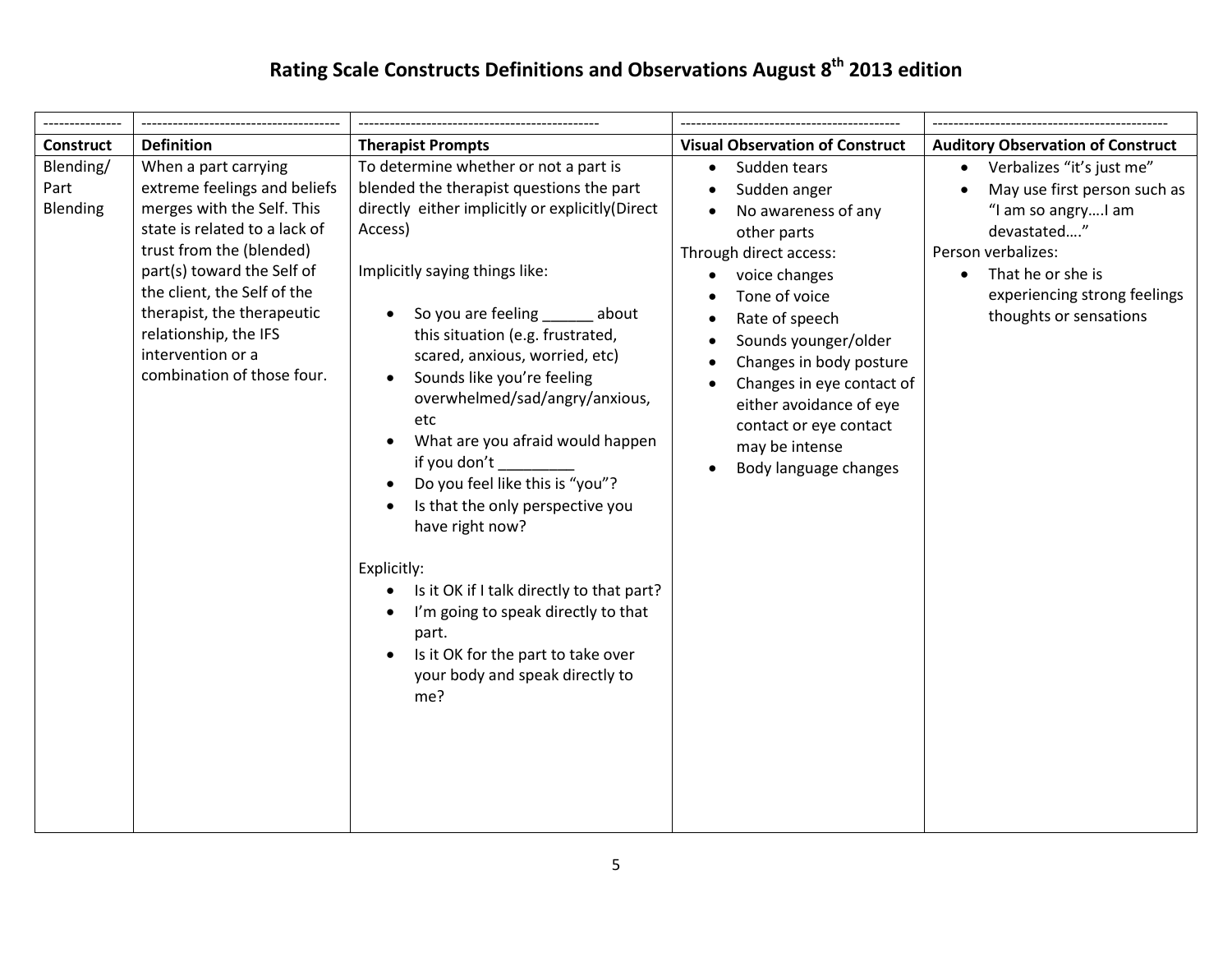| <b>Construct</b>                 | <b>Definition</b>                                                                                                                                                                                                                                                                                                                                                                                                            | Therapist's prompts                                                                                                                                                                                                                                                                                                                                                                                                                                                                                                                                                                                          | <b>Visual Observation of Construct</b>                                                                                                      | <b>Auditory Observation of Construct</b>                                                                                                                                                                                                                                                                                                                                                                                                                                          |
|----------------------------------|------------------------------------------------------------------------------------------------------------------------------------------------------------------------------------------------------------------------------------------------------------------------------------------------------------------------------------------------------------------------------------------------------------------------------|--------------------------------------------------------------------------------------------------------------------------------------------------------------------------------------------------------------------------------------------------------------------------------------------------------------------------------------------------------------------------------------------------------------------------------------------------------------------------------------------------------------------------------------------------------------------------------------------------------------|---------------------------------------------------------------------------------------------------------------------------------------------|-----------------------------------------------------------------------------------------------------------------------------------------------------------------------------------------------------------------------------------------------------------------------------------------------------------------------------------------------------------------------------------------------------------------------------------------------------------------------------------|
| Unblending<br>/Part<br>Unblended | IFS skill that creates the<br>condition for the blended<br>part to increase its level of<br>trust towards the Self of the<br>client, the Self of the<br>therapist, the therapeutic<br>relationship, the IFS<br>intervention which aims at<br>reassuring the blended part<br>to separate out from the<br>Self in order to allow for a<br>direct relationship between<br>the client's Self and the<br>previously blended part. | How do you feel toward the part?<br>$\bullet$<br>Would the part be willing to<br>$\bullet$<br>unblend a little?<br>How do you experience the part?<br>$\bullet$<br>Do you see it? Can you see the<br>$\bullet$<br>part?<br>Do you feel it, sense it? In or<br>$\bullet$<br>around your body?<br>Where is the part in or around your<br>$\bullet$<br>body?<br>How close is this part?<br>$\bullet$<br>Direct access statements such as<br>$\bullet$<br>"You don't need to overwhelm<br>(client). We will spend time with<br>you. We want to hear what you<br>have to say.<br>How do you experience this part? | Relaxed<br>$\bullet$<br>Separate and calmer<br>Person closes or soft<br>focuses the eyes<br>Takes deep breath<br>Facial affect that changes | I see/feel/sense a part here<br>$\bullet$<br>that looks like/feels like<br>Client starts talking in third<br>$\bullet$<br>person (The part looks like a<br>little childThe part is<br>giving me the message<br>thatThe part wants to get<br>to know meetc)<br>Identifies one of the 8 C's in<br>response to the therapist prompt<br>"How do you feel toward this<br>part?":<br>Calm<br>Confident<br>Courageous<br>Clarity<br>Curious<br>Compassion<br>Creativity<br>Connectedness |
| Feeling<br>toward a              | To access the client's<br>relationship with the part                                                                                                                                                                                                                                                                                                                                                                         | How do you feel toward the part?<br>$\bullet$<br>Is this ok to feel?<br>$\bullet$                                                                                                                                                                                                                                                                                                                                                                                                                                                                                                                            | For a Self to part relationship:<br>Closing eyes or soft focus<br>$\bullet$                                                                 | The person verbalizes:<br>A feeling that comes up in<br>$\bullet$                                                                                                                                                                                                                                                                                                                                                                                                                 |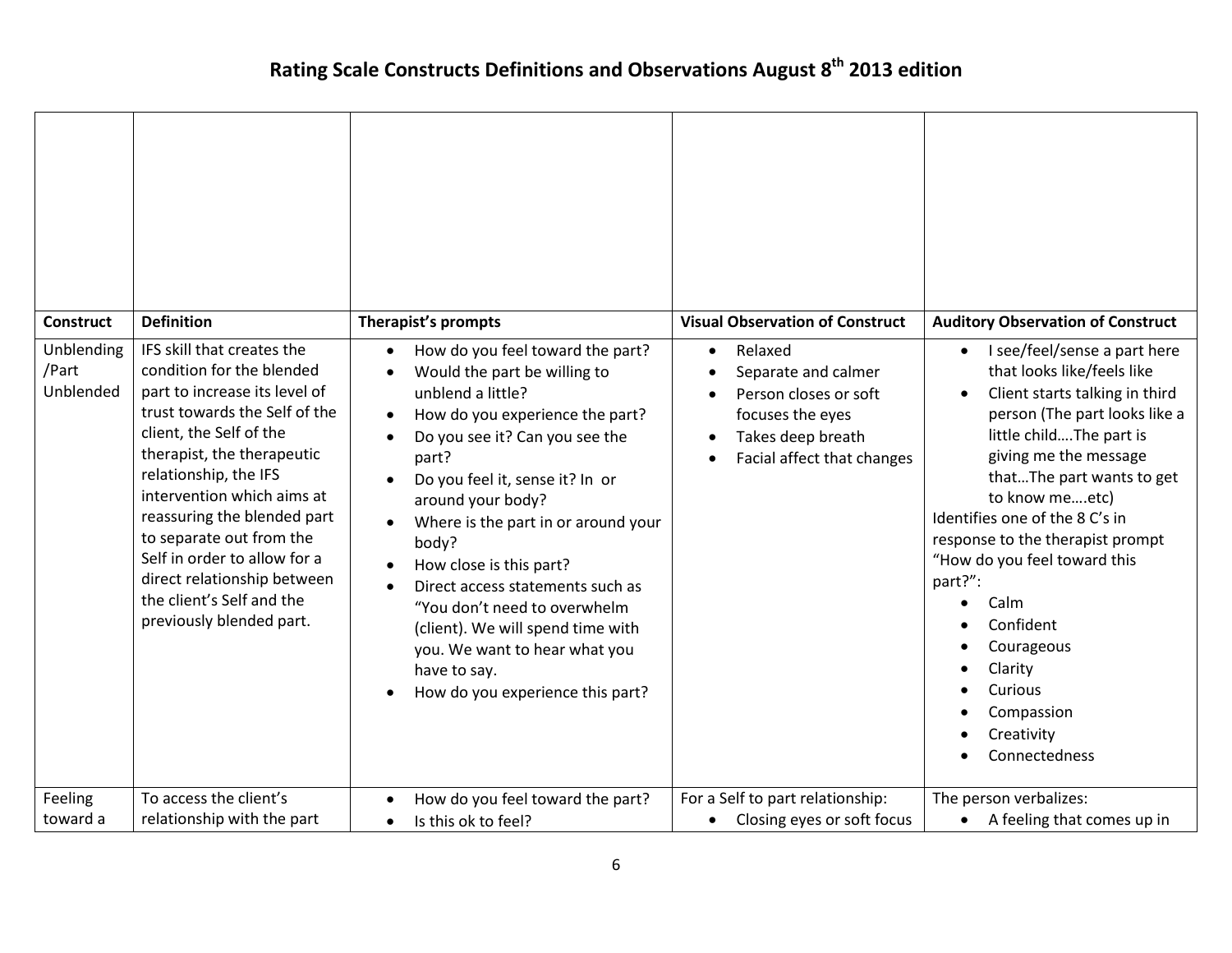| part                                                          | and to assess the amount of<br>Self energy present in the<br>system. Also used to identify<br>other parts that are<br>protecting target part or are<br>polarized with the target<br>part.                                                                                                                |                                                                                                                                                                                                                                                                                                                                  | Muscles in the face relax<br>$\bullet$<br>Body less tense and more<br>$\bullet$<br>relaxed<br>If a polarized part is present:<br>Facial muscles tighten<br>$\bullet$<br>Brows could be furrowed<br>Psychomotor level<br>$\bullet$<br>becomes agitated<br>Arms may cross<br>$\bullet$ | considering the part<br>I'm getting a little more<br>$\bullet$<br>clarity, seeing things more<br>clearly<br>Oh now I get it<br>Voice becomes louder or<br>softer                                                                                                                 |
|---------------------------------------------------------------|----------------------------------------------------------------------------------------------------------------------------------------------------------------------------------------------------------------------------------------------------------------------------------------------------------|----------------------------------------------------------------------------------------------------------------------------------------------------------------------------------------------------------------------------------------------------------------------------------------------------------------------------------|--------------------------------------------------------------------------------------------------------------------------------------------------------------------------------------------------------------------------------------------------------------------------------------|----------------------------------------------------------------------------------------------------------------------------------------------------------------------------------------------------------------------------------------------------------------------------------|
| <b>Construct</b>                                              | <b>Definition</b>                                                                                                                                                                                                                                                                                        | <b>Therapist's Prompts</b>                                                                                                                                                                                                                                                                                                       | <b>Visual Observation of Construct</b>                                                                                                                                                                                                                                               | <b>Auditory Observation of Construct</b>                                                                                                                                                                                                                                         |
| Different-<br>iating a<br>part                                | Client begins to move<br>toward a part and begins to<br>differentiate from the part.<br>Client begins to notice a part<br>and a part begins to notice<br>the Self as distinct from<br>itself.                                                                                                            | Does the part notice you (Self) are<br>there?<br>How do you feel toward the part?<br>$\bullet$<br>How do you notice the part?<br>$\bullet$<br>Do you see the part?<br>$\bullet$<br>Do you feel the part?<br>Where do you notice the part in or<br>around you body?                                                               | A shift in body posture<br>$\bullet$<br>Body movement<br>$\bullet$<br>Deep breathing<br>$\bullet$<br>A shift in energy<br>$\bullet$                                                                                                                                                  | The person verbalizes that:<br>Client sees an image of the<br>part<br>Client may see the part in<br>front of them<br>Client can listen to the part<br>$\bullet$<br>Client says he/she has some<br>space from the part<br>Client verbalizes that the<br>part is aware of the Self |
| Establish-<br>ing a<br>relation-<br>ship with<br>the part (s) | The client's Self getting to<br>know, understand and<br>appreciate the part. It is<br>equally important for the<br>part to notice/acknowledge<br>the Self. This leads to a<br>trusting relationship<br>between the part and the<br>Self.<br>Facilitating a relationship<br>between the client's self and | Can you notice the part?<br>Does the part notice you?<br>What does it look like?<br>How do you feel toward the part?<br>How does the part feel about you?<br>Do you appreciate the part?<br>Do you appreciate what the part's<br>been trying to do for you?<br>Does that make sense?<br>Does the part have a reaction to<br>you? | Client appears calmer<br>$\bullet$<br>A shift in body posture.<br>$\bullet$<br>Eyes may be closed or<br>soft focused                                                                                                                                                                 | I can see the part<br>$\bullet$<br>I can sense the part.<br>It notices me.<br>It's looking at me.<br>It feels comfortable with<br>me. I<br>It's afraid of me.<br>It's surprised to see me.<br>I feel sad for it.<br>I'm happy to see it.                                         |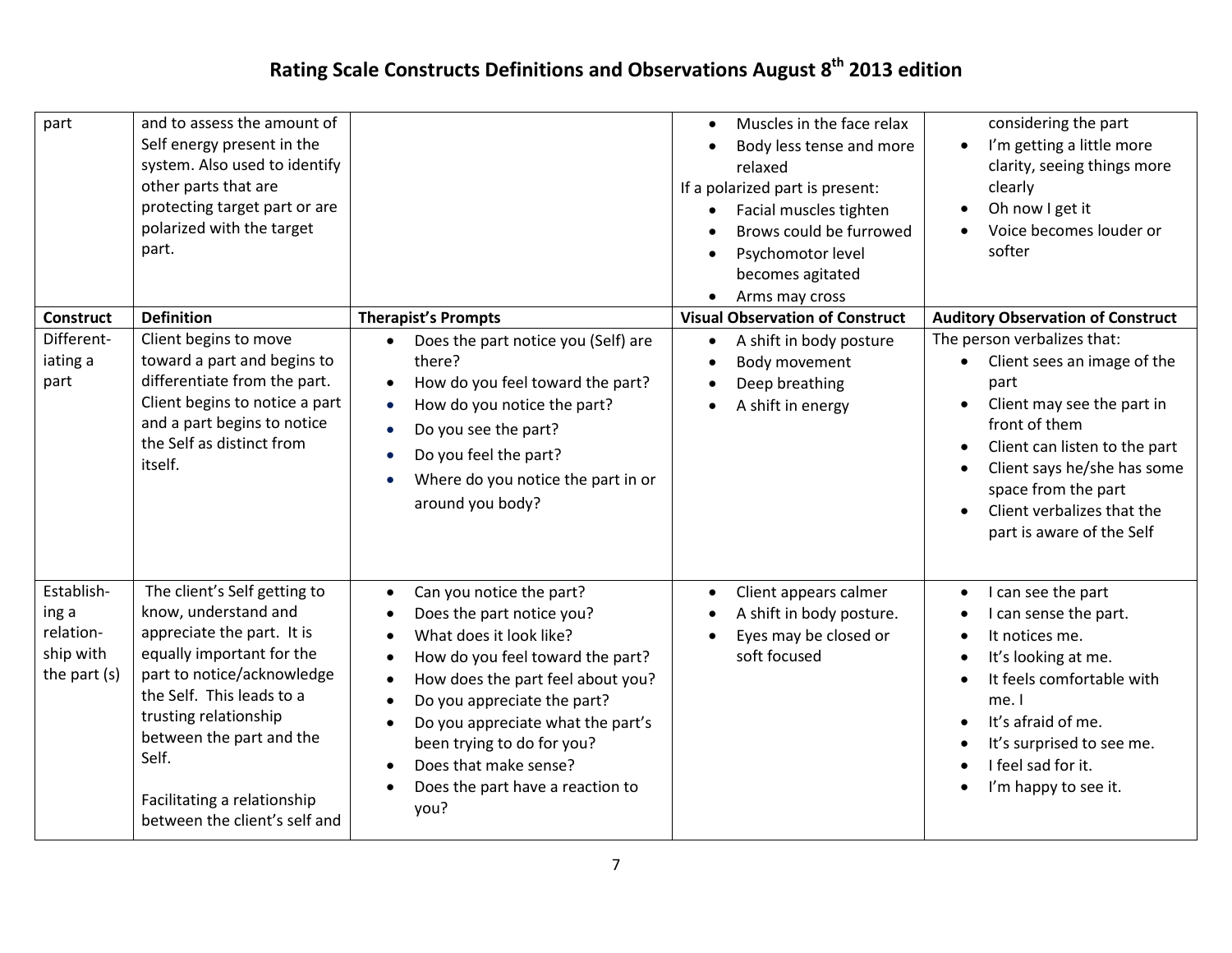|                  | part(s). As this relationship<br>develops there is mutual<br>appreciation/acknowledge-<br>ment leading to a trusting<br>connection between the<br>part and the Self.                                                                                                                                                                                                                                                                                               |                                                                                                                                                                                                                                                                                           |                                                                    |                                                                                                                                                                                                                                                        |
|------------------|--------------------------------------------------------------------------------------------------------------------------------------------------------------------------------------------------------------------------------------------------------------------------------------------------------------------------------------------------------------------------------------------------------------------------------------------------------------------|-------------------------------------------------------------------------------------------------------------------------------------------------------------------------------------------------------------------------------------------------------------------------------------------|--------------------------------------------------------------------|--------------------------------------------------------------------------------------------------------------------------------------------------------------------------------------------------------------------------------------------------------|
|                  |                                                                                                                                                                                                                                                                                                                                                                                                                                                                    |                                                                                                                                                                                                                                                                                           |                                                                    |                                                                                                                                                                                                                                                        |
| <b>Construct</b> | <b>Definition</b>                                                                                                                                                                                                                                                                                                                                                                                                                                                  | <b>Therapist's Prompts</b>                                                                                                                                                                                                                                                                | <b>Visual Observation of Construct</b>                             | <b>Auditory Observation of Construct</b>                                                                                                                                                                                                               |
| <b>Burden</b>    | All parts can have burdens.<br>Extreme ideas, beliefs, and<br>emotions that are not<br>inherent in the function or<br>nature of the part. These<br>beliefs, emotions, ideas are<br>often imposed on the parts<br>by the outside world and are<br>often from an earlier<br>developmental stage and<br>have not been processed<br>(burdens are sometimes<br>from traumatic<br>experiences).<br>May be held in the body in<br>the form of disease, pain or<br>injury. | Therapist reflects back extreme<br>thoughts or feelings the client is<br>saying.<br>Therapist reflects back that this<br>extreme thought may be a part:<br>This is a heavy load that this part is<br>carrying<br>This part stepped up and took on<br>this job when no other part<br>would | Physical signs of illness pain or<br>injury                        | The person verbalizes:<br>Rigid beliefs about self,<br>$\bullet$<br>others and the world<br>Feeling words such as lonely<br>, scared, angry, unlovable,<br>worthless, anxious<br>Sensate words such as<br>nauseated, pressure,<br>heaviness, emptiness |
| Unburden-        | The Unburdening process                                                                                                                                                                                                                                                                                                                                                                                                                                            | Would the part like to release that                                                                                                                                                                                                                                                       | Person is relaxed<br>$\bullet$                                     | The person verbalizes:                                                                                                                                                                                                                                 |
| ing<br>Process   | has six stages.                                                                                                                                                                                                                                                                                                                                                                                                                                                    | burden of feeling at fault?<br>Does the part feel ready to let that go?<br>$\bullet$                                                                                                                                                                                                      | Eyes are closed or have<br>soft focus                              | That the part seems ready<br>$\bullet$<br>The part wants to                                                                                                                                                                                            |
|                  | Stage 1: Developing Trust<br>Between Self and the Part<br>Refers to the Self's                                                                                                                                                                                                                                                                                                                                                                                     | How do you feel toward this part?<br>Does the part notice you?<br>How does the part feel toward                                                                                                                                                                                           | Client is quiet<br>$\bullet$<br>Eyes are closed or soft<br>focused | Client is still and quiet<br>The part is seeing me<br>The part is looking at me                                                                                                                                                                        |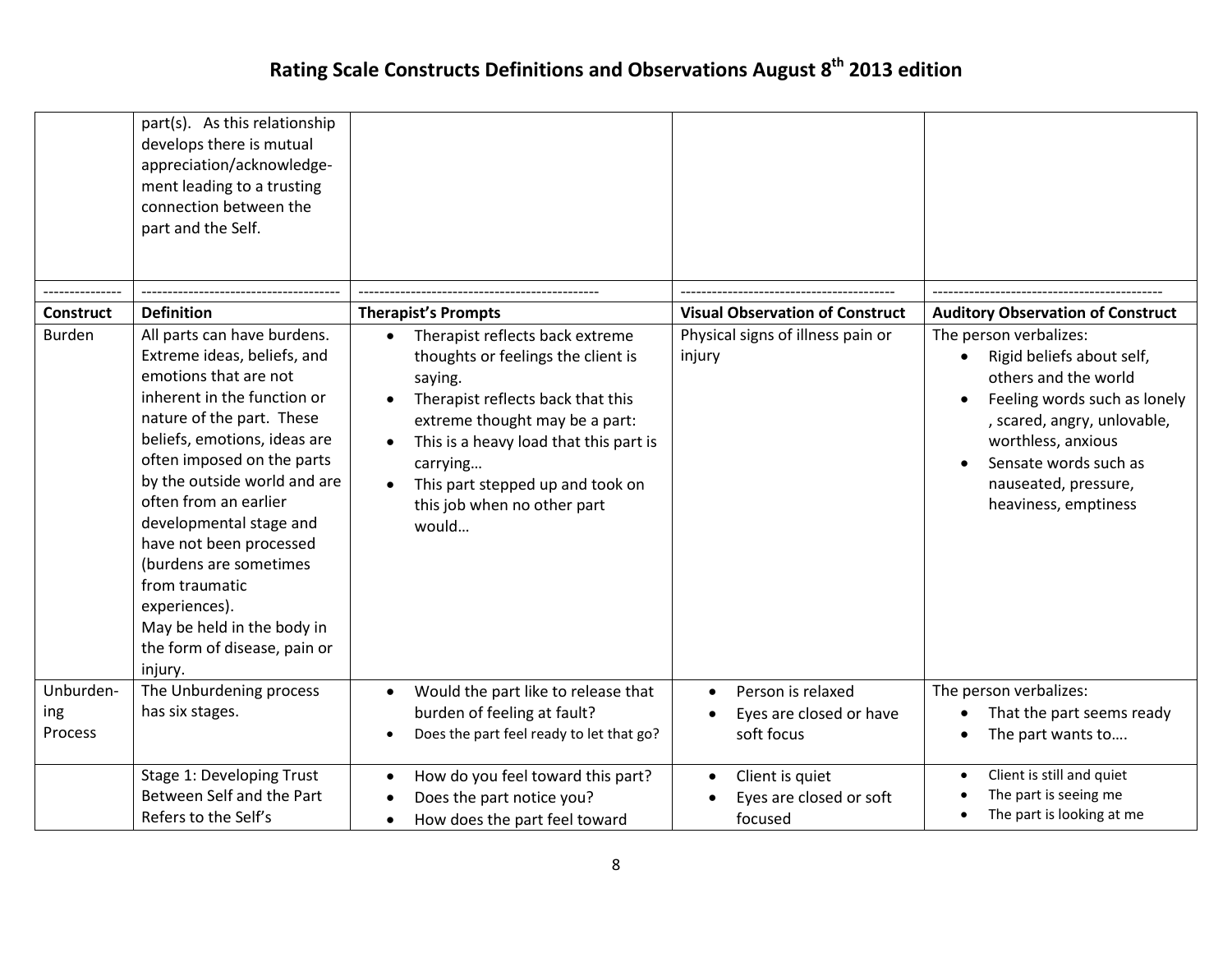|                  | extending of positive energy<br>and compassion to the part<br>so that the part develops<br>increased emotional<br>security with the person's<br>Self.                                                                       | you?<br>Let it get to know you a little<br>$\bullet$<br>Just stay with this part until it feels<br>$\bullet$<br>like it can trust you                                                                                                                                                                                                                                                |                                                                                                                                                                                                                                                                                    | noticing me<br>The part is afraid of me<br>The part is hiding in the corner<br>or behind something or is in a<br>hole or underground<br>The part doesn't want to look<br>at me<br>The part is relieved to see me<br>$\bullet$ |
|------------------|-----------------------------------------------------------------------------------------------------------------------------------------------------------------------------------------------------------------------------|--------------------------------------------------------------------------------------------------------------------------------------------------------------------------------------------------------------------------------------------------------------------------------------------------------------------------------------------------------------------------------------|------------------------------------------------------------------------------------------------------------------------------------------------------------------------------------------------------------------------------------------------------------------------------------|-------------------------------------------------------------------------------------------------------------------------------------------------------------------------------------------------------------------------------|
| <b>Construct</b> | <b>Definition</b>                                                                                                                                                                                                           | <b>Therapist's Prompts</b>                                                                                                                                                                                                                                                                                                                                                           | <b>Visual Observation of Construct</b>                                                                                                                                                                                                                                             | <b>Auditory Observation of Construct</b>                                                                                                                                                                                      |
|                  | Stage 2: Witnessing<br>Refers to the Self of the<br>client and the therapist<br>listening and understanding<br>the part's history, how it<br>took on its role, and what its<br>purpose is in the internal<br>family system. | Is it ok for the part to show you<br>what it's been like for it?<br>Can the part tell you what is going<br>$\bullet$<br>on for it?<br>Can you invite the part to tell you<br>$\bullet$<br>what it wants or needs?<br>Invite the part to share with you<br>$\bullet$<br>whatever it wants you to know<br>Invite the part to let you know how<br>$\bullet$<br>it came to feel this way | Client may be quiet<br>$\bullet$<br>Eyes are closed or soft<br>focused<br>Facial affect and<br>expressions may change<br>Some tearfulness may<br>occur<br>Psychomotor level may<br>change and client can<br>become more or less<br>agitated<br>Client may cry/tearful<br>$\bullet$ | Whaling or sobbing may<br>$\bullet$<br>occur<br>Client may be really silent<br>$\bullet$<br>Client may cough or choke<br>up                                                                                                   |
|                  | Stage 3: Retrieval (Optional)<br>Refers to the Self of the<br>client leading the part out of<br>the time space dimensions<br>where it was stuck due to<br>traumatic experience.                                             | Would the part like to come out of<br>$\bullet$<br>that place and come into the<br>present with you?<br>The part could come to a sacred<br>$\bullet$<br>place inside of you or in the room<br>where you are now.<br>Would the part like it for you to<br>$\bullet$<br>step into the scene with it?                                                                                   | Client may be quiet<br>$\bullet$<br>Eyes may be closed or<br>soft focused<br>Client's affect and facial<br>expressions may change                                                                                                                                                  | Yes the part would like to<br>$\bullet$<br>come out of there<br>That sounds good<br>It wants to do that                                                                                                                       |
|                  | Stage 4: Unburdening<br>The process of releasing<br>extreme negative emotions,<br>beliefs, Ideas through                                                                                                                    | Are there any beliefs or feelings<br>$\bullet$<br>that this part would like to let go<br>of?                                                                                                                                                                                                                                                                                         | Client may nod head<br>$\bullet$<br>Affect and facial<br>expressions may change                                                                                                                                                                                                    | Client may verbalize "yes,<br>$\bullet$<br>the part wants to do that"<br>It wants to let go<br>$\bullet$                                                                                                                      |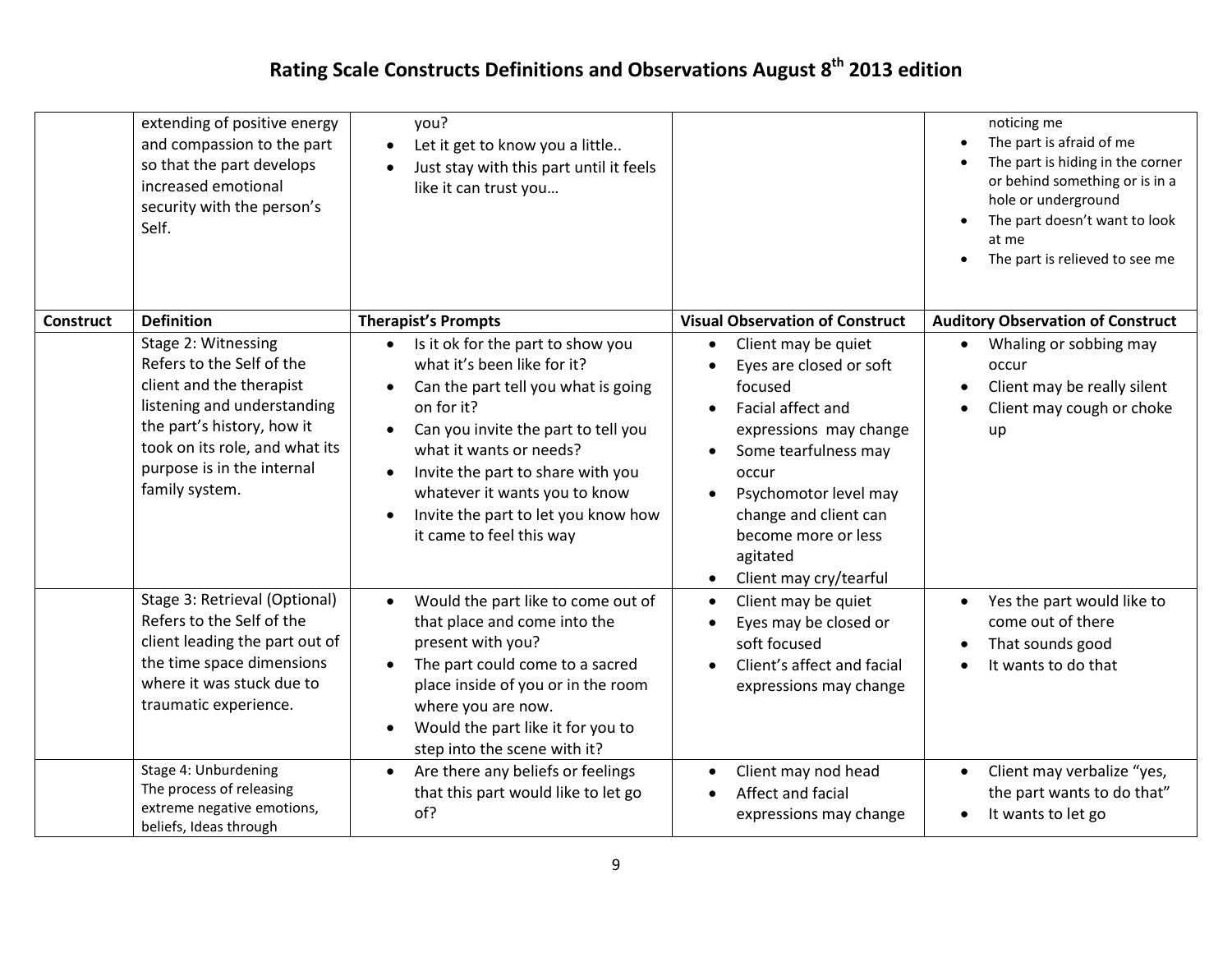|                                                     | witnessing with the part that<br>held them as a result of a<br>traumatic experience. The<br>unburdening occurs internally<br>as the client directs her/his<br>internal parts in a release of<br>the pain connected to the<br>memories or the experience.<br>The Unburdening process has<br>six stages. | The part may let go of it anyway it<br>$\bullet$<br>wants to via water, air, fire, or<br>burying it in the earth or any other<br>way it wants to.<br>The part can let go of any amount it<br>wishes today.<br>Is there anything the part wants to<br>unload?<br>Is there anything the client wants<br>to give back? |                                                                                                          | of<br>It would like to but is not<br>sure how to do that<br>That sounds great<br>$\bullet$                                                         |
|-----------------------------------------------------|--------------------------------------------------------------------------------------------------------------------------------------------------------------------------------------------------------------------------------------------------------------------------------------------------------|---------------------------------------------------------------------------------------------------------------------------------------------------------------------------------------------------------------------------------------------------------------------------------------------------------------------|----------------------------------------------------------------------------------------------------------|----------------------------------------------------------------------------------------------------------------------------------------------------|
| <b>Construct</b>                                    | <b>Definition</b>                                                                                                                                                                                                                                                                                      | <b>Therapist's Prompts</b>                                                                                                                                                                                                                                                                                          | <b>Visual Observation of Construct</b>                                                                   | <b>Auditory Observation of Construct</b>                                                                                                           |
|                                                     | Stage 5: Invitation<br>Refers to the Self of the<br>client and/or therapist<br>empowering the part to<br>invite in to the spaces where<br>the burden was previously<br>housed other positive<br>qualities or healing traits.                                                                           | Are there any qualities the part<br>$\bullet$<br>would like to invite in that it will<br>need as it goes forward?<br>Is there anything the part would<br>like to invite in that it had to give<br>up when it took on this burden?                                                                                   | Client may nod head<br>Affect and facial<br>expressions may change                                       | The part would like to invite<br>in<br>It already has let<br>in                                                                                    |
|                                                     | Stage 6: Integration<br>Refers to the Self of the<br>client or the therapist asking<br>how the other parts of the<br>system are responding to<br>the part that has been<br>transformed through the<br>unburdening process.                                                                             | Would it be ok to invite in other<br>parts to see this part now?<br>How do the other parts react to the<br>change in this part?<br>You might notice a difference in<br>how you feel this week.<br>Can we check in with this part next<br>week to see how it is going?                                               | Client is quiet<br>Eyes may be closed or<br>soft focused                                                 | Its ok to invite the other<br>$\bullet$<br>parts<br>The other parts notice there<br>is a change<br>Some parts are not sure<br>what to make of this |
|                                                     |                                                                                                                                                                                                                                                                                                        |                                                                                                                                                                                                                                                                                                                     |                                                                                                          |                                                                                                                                                    |
| Witnessing<br>May occur<br>outside the<br>Unburden- | Refers to the Self of the<br>client and the therapist<br>listening and understanding<br>the part's history, how it<br>took on its role and what its                                                                                                                                                    | Is it ok for the part to show you<br>$\bullet$<br>what it's been like for it?<br>Can the part tell you what is going<br>on for it?<br>Can you invite the part to tell you<br>$\bullet$                                                                                                                              | Client may be quiet<br>Eyes are closed or soft<br>focused<br>Facial affect and<br>expressions may change | Whaling or sobbing may<br>occur<br>Client may be really silent<br>Client may cough or choke<br>up                                                  |